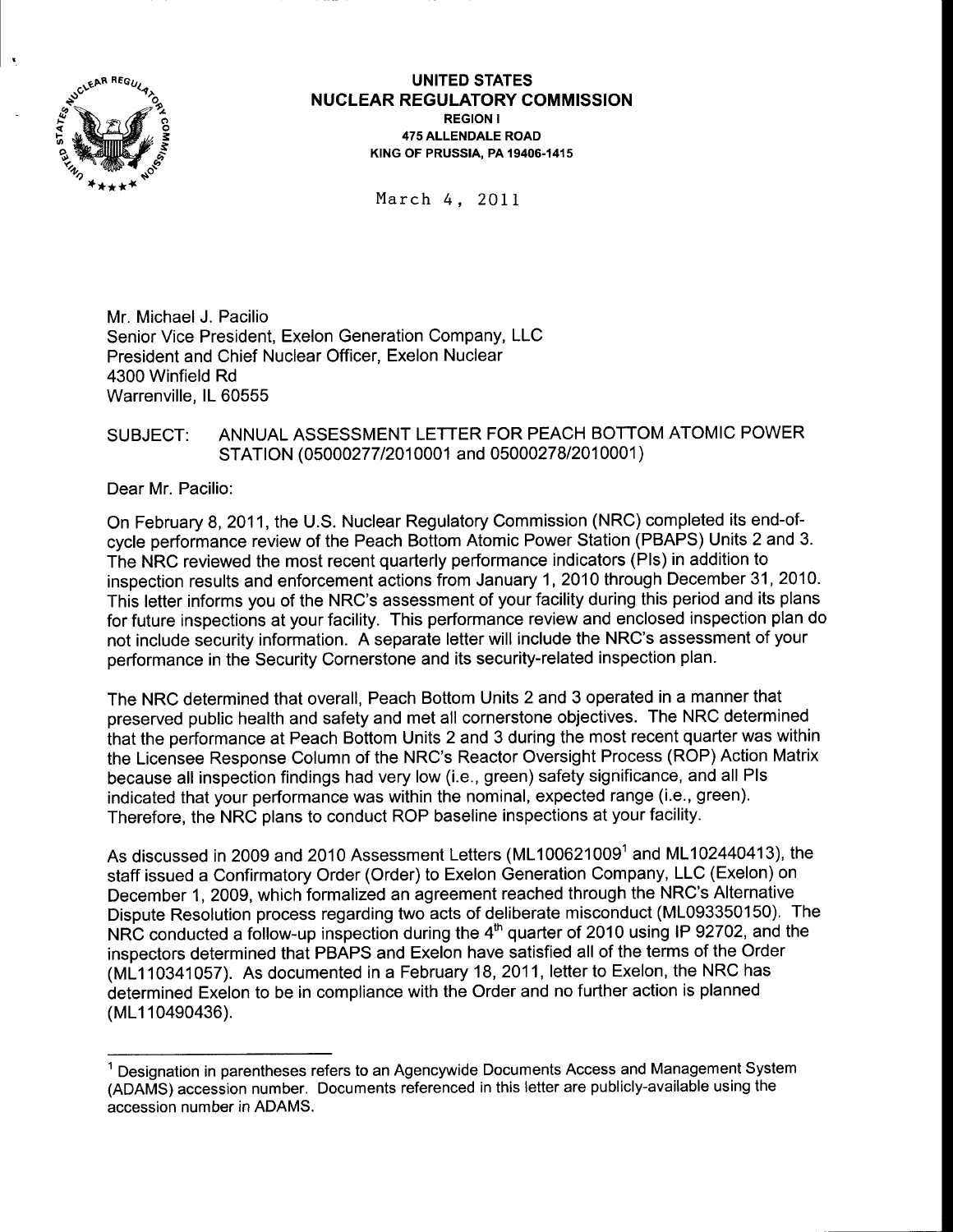The enclosed inspection plan details the inspections, less those related to physical protection, scheduled through June 30, 2012. Routine inspections performed by resident inspectors are not included in the inspection plan. The inspections listed during the last nine months of the inspection plan are tentative and may be revised at the mid-cycle performance review. The NRC provides the inspection plan to allow for the resolution of any scheduling conflicts and personnel availability issues. In addition to the baseline inspection program, we plan to conduct inspection Procedure 60855, "Operation of an lSFSl." The NRC will contact you as soon as possible to discuss changes to the inspection plan should circumstances warrant any changes.

ln accordance with 10 CFR Part 2.390 of the NRC's "Rules of Practice," a copy of this letter and its enclosure will be made available electronically for public inspection in the NRC Public Document Room or from the Publicly Available Records (PARS) component of NRC's Agencywide Documents Access and Management System (ADAMS). ADAMS is accessible from the NRC Web site at http://www.nrc.gov/reading-rm/adams.html (the Public Electronic Reading Room).

please contact me at (610) 337-5120 with any questions you have regarding this letter.

Sincerely,

B. Think

PaulG. Krohn, Chief Division of Reactor Projects Projects Branch 4

Docket Nos. 50-277, 50-278 License Nos. NPF-44, NPF-56

cc w/encl: Distribution via ListSérv Peach Bottom Inspection/Activity Plan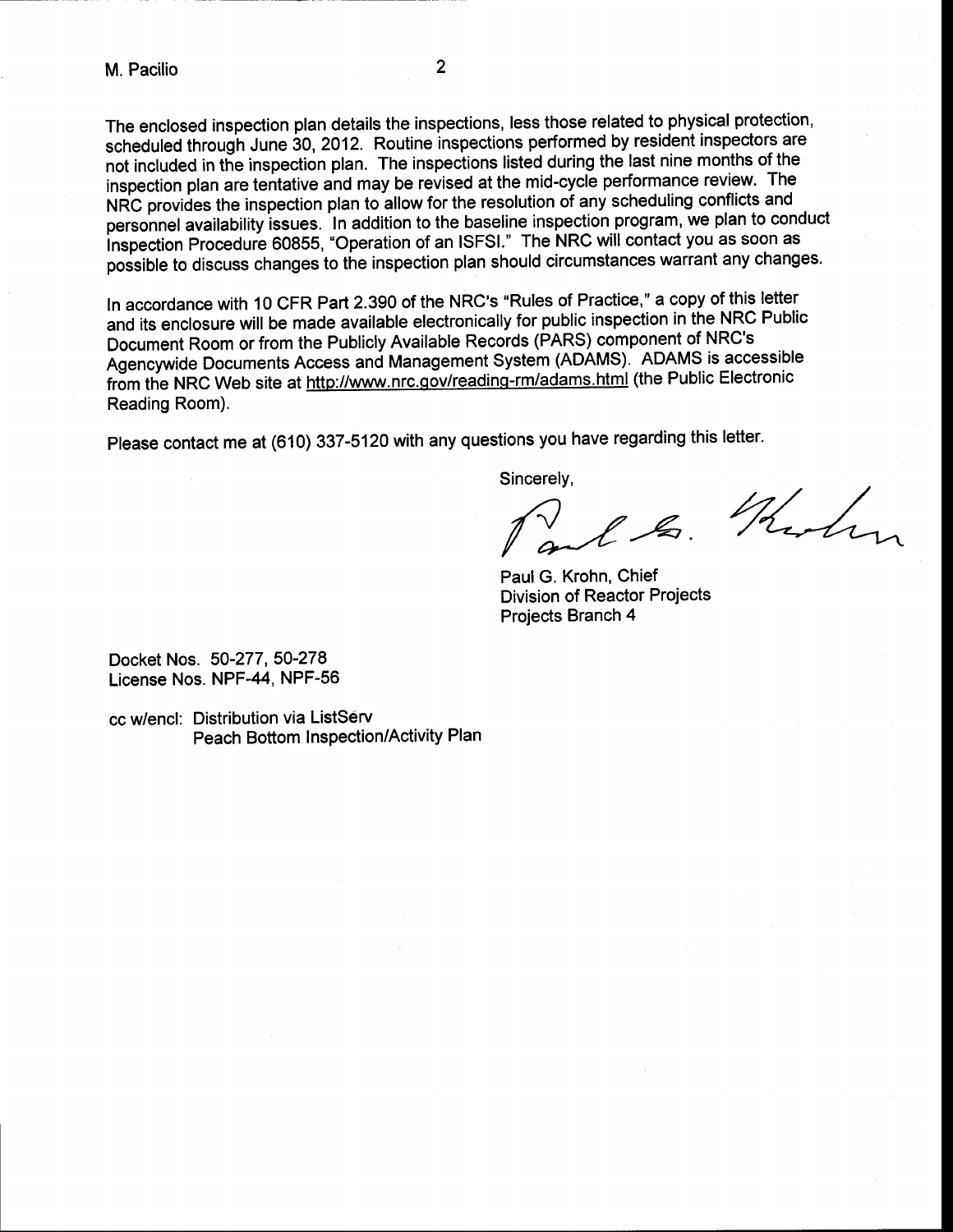The enclosed inspection plan details the inspections, less those related to physical protection, scheduled through June 30, 2012. Routine inspections performed by resident inspectors are not included in the inspection plan. The inspections listed during the last nine months of the inspection plan are tentative and may be revised at the mid-cycle performance review. The NRC provides the inspection plan to allow for the resolution of any scheduling conflicts and personnel availability issues. ln addition to the baseline inspection program, we plan to conduct inspection Procedure 60855, "Operation of an lSFSl." The NRC will contact you as soon as possible to discuss changes to the inspection plan should circumstances warrant any changes.

2

ln accordance with 10 CFR Part 2.390 of the NRC's "Rules of Practice," a copy of this letter and its enclosure will be made available electronically for public inspection in the NRC Public Document Room or from the Publicly Available Records (PARS) component of NRC's Agencywide Documents Access and Management System (ADAMS). AD4MS is accessible from the NRC Web site at http://www.nrc.gov/reading-rm/adams.html (the Public Electronic Reading Room).

please contact me at (610) 337-5120 with any questions you have regarding this letter.

Sincerely, /RA/ Paul G. Krohn, Chief Division of Reactor Projects Projects Branch 4

Docket Nos. 50-277, 50-278 License Nos. NPF-44, NPF-56

cc w/encl: Distribution via ListServ Peach Bottom Inspection/Activity Plan

Distribution w/encl: (via E-mail) W. Dean, RA D. Lew, DRA D. Roberts, DRP J. Clifford, DRP P. Wilson, DRS P. Krohn, DRP A. Rosebrook, DRP E. Torres, DRP S.lbarrola, DRP F. Bower, DRP, SRI A. Ziedonis, DRP, Rl S. Schmitt, DRP, OA

J. Trapp, Rl OEDO DRS Branch Chiefs (6) N. McNamara, Rl, SLO D. Tifff, Rl, slo D. Screnci, Rl, PAO N. Sheehan, Rl, PAO R. Barkley, Rl, ORA ROPassessment Resource RidsNrrPMPeachBotlom Resource RlDSNrrDorlLpll -2 Resource RidsNrrDirslpab ROPreports Resource

## SUNSI REVIEW COMPLETE: AAR (Reviewer's Initials) ML110620331

DOC NAME:S:\ROP-11 EOC REVIEW\BRANCH 4\PB\PEACH BOTTOM 2010 AA LETTER REV C ENF,DOCX

After declaring this document "An Official Agency Record" it will be released to the Public.

To receive a copy of this document, indicate in the box: "C" = Copy without attachment/enclosure "E" = Copy with attachment/enclosure "N" = No copy

| OFFICE mmt  | <b>RI/DRP</b>           | <b>IRI/DRP</b>   |  |
|-------------|-------------------------|------------------|--|
| <b>NAME</b> | <b>IARosebrook/ AAR</b> | PGK<br>IPKrohn / |  |
| DATE        | 102/22/11               | 103/01 / 11      |  |

OFFICIAL RECORD COPY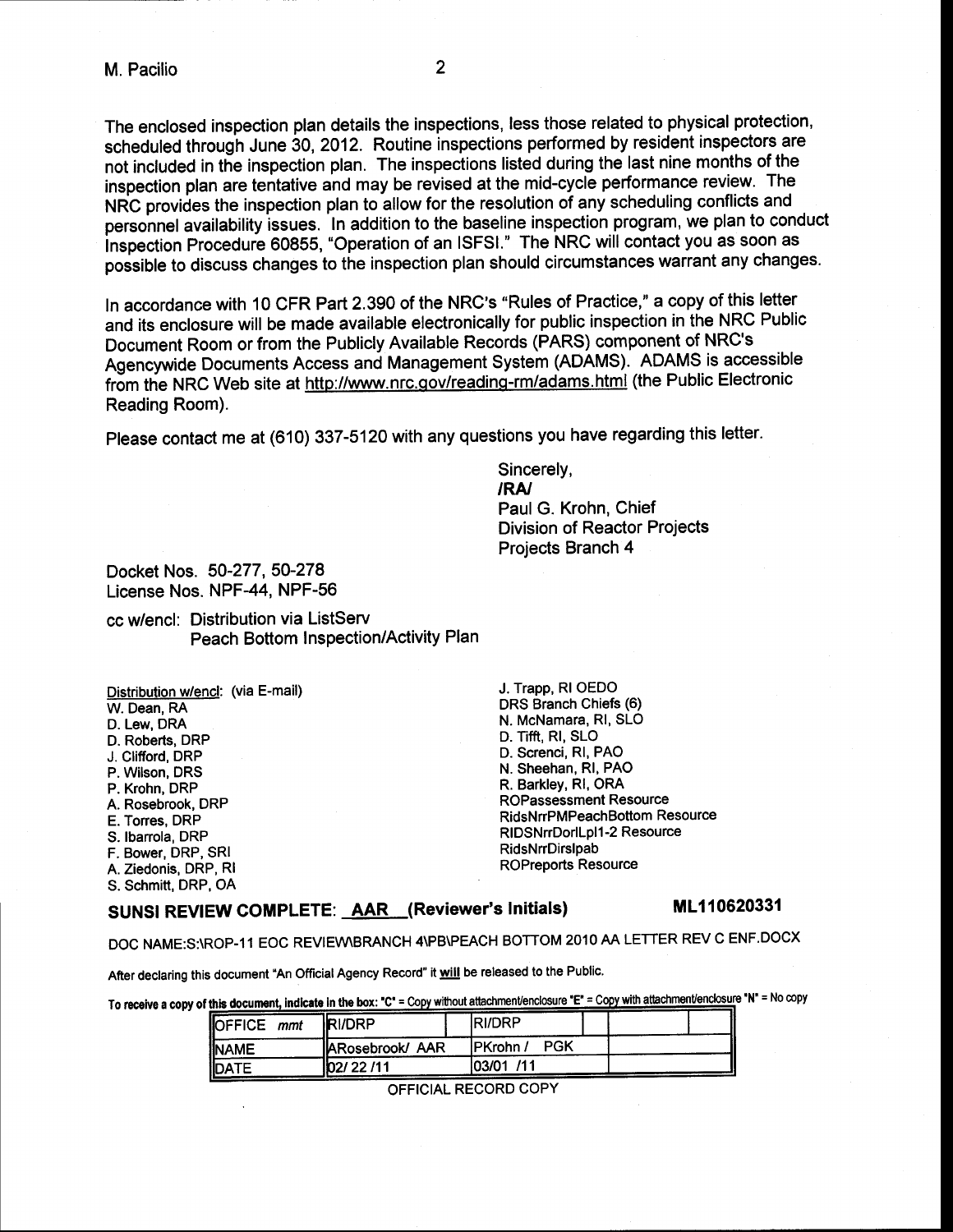Page 1 of 3

02/16/2011 06:52:03 Report 22

## **Peach Bottom Inspection / Activity Plan**

 $\pmb{\ast}$ 

 $\mathbf{r}$ 

01/01/2011 - 06/30/2012

| Unit           | <b>Planned Dates</b> |            |                             |                                                                                                    | No. of Staff |
|----------------|----------------------|------------|-----------------------------|----------------------------------------------------------------------------------------------------|--------------|
| Number         | Start                | End        | <b>Inspection Activity</b>  | <b>Title</b>                                                                                       | on Site      |
|                |                      |            | 01/31EXM                    | - INITIAL OPERATOR LICENSING EXAMS                                                                 | 4            |
| 2              | 01/10/2011           | 01/14/2011 | U01769                      | FY11 - PEACH BOTTOM UNITS 2&3 INITIAL OPERATOR LICENSING EXAM                                      |              |
| $\overline{2}$ | 01/31/2011           | 02/11/2011 | U01769                      | FY11 - PEACH BOTTOM UNITS 2&3 INITIAL OPERATOR LICENSING EXAM                                      |              |
|                |                      |            | EP                          | - EP ANNUAL REPORT                                                                                 |              |
| 2,3            | 01/01/2011           | 12/31/2011 | IP 7111406                  | <b>Drill Evaluation</b>                                                                            |              |
|                |                      |            | 711111B                     | - PB REQUAL INSP W/P/F RESULTS                                                                     | 2            |
| 2,3            | 03/07/2011           | 03/11/2011 | IP 7111111B                 | Licensed Operator Requalification Program                                                          |              |
|                |                      |            |                             | EP PROGR - EP PROGRAM INSPECTION                                                                   |              |
| 2,3            | 02/14/2011           | 02/18/2011 | IP 7111402                  | Alert and Notification System Testing                                                              |              |
| 2,3            | 02/14/2011           | 02/18/2011 | IP 7111403                  | Emergency Preparedness Organization Staffing and Augmentation System                               |              |
| 2, 3           | 02/14/2011           | 02/18/2011 | IP 7111404                  | <b>Emergency Action Level and Emergency Plan Changes</b>                                           |              |
| 2,3            | 02/14/2011           | 02/18/2011 | IP 7111405                  | Correction of Emergency Preparedness Weaknesses and Deficiencies                                   |              |
| 2,3            | 02/14/2011           | 02/18/2011 | IP 71151-EP01               | Drill/Exercise Performance                                                                         |              |
| 2,3            | 02/14/2011           | 02/18/2011 | IP 71151-EP02               | <b>ERO Drill Participation</b>                                                                     |              |
| 2,3            | 02/14/2011           | 02/18/2011 | IP 71151-EP03               | <b>Alert &amp; Notification System</b>                                                             |              |
|                |                      |            | 7111121<br>- CDBI           |                                                                                                    | 7            |
| 2,3            | 02/14/2011           | 02/18/2011 | IP 7111121                  | <b>Component Design Bases Inspection</b>                                                           |              |
| 2, 3           | 02/28/2011           | 03/04/2011 | IP 7111121                  | <b>Component Design Bases Inspection</b>                                                           |              |
| 2,3            | 03/07/2011           | 03/11/2011 | IP 7111121                  | <b>Component Design Bases Inspection</b>                                                           |              |
|                |                      |            | TI-179                      | - TI-179 - NSTS TEMPORARY INSPECTION                                                               | 1            |
| 2,3            | 04/04/2011           | 04/08/2011 | IP 2515/179                 | Verification of Licensee Responses to NRC Requirement for Inventories of Materials Tracked in NSTS |              |
|                |                      |            | <b>RADWASTE - RAD WASTE</b> |                                                                                                    |              |
| 2,3            | 04/04/2011           | 04/08/2011 | IP 71124.08                 | Radioactive Solid Waste Processing and Radioactive Material Handling, Storage, and Transportation  |              |
|                |                      |            | 60855                       | - ISFSI CAMPAING LOADING INSPECTION                                                                |              |
| 2,3            | 04/01/2011           | 06/30/2011 | IP 60855                    | Operation Of An ISFSI                                                                              |              |
|                |                      |            | HP-71124                    | - HP- /INSTRUMENTS/REMP/ISFSI                                                                      |              |
| 2,3            | 06/06/2011           | 06/10/2011 | IP 60855                    | Operation Of An ISFSI                                                                              |              |
| 2,3            | 06/06/2011           | 06/10/2011 | IP 71124.05                 | Radiation Monitoring Instrumentation                                                               |              |
| 2,3            | 06/06/2011           | 06/10/2011 | IP 71124.07                 | Radiological Environmental Monitoring Program                                                      |              |
|                |                      |            | 71124                       | - RADIOACTIVE GASEOUS AND LIQUID EFFLUENT                                                          |              |
| 2,3            | 06/06/2011           | 06/10/2011 | IP 71124.06                 | Radioactive Gaseous and Liquid Effluent Treatment                                                  |              |
|                |                      |            | 71152B<br>$-$ PI&R          |                                                                                                    |              |
| 2,3            | 07/25/2011           | 07/29/2011 | IP 71152B                   | Identification and Resolution of Problems                                                          |              |
| 2,3            | 08/08/2011           | 08/12/2011 | IP 71152B                   | Identification and Resolution of Problems                                                          |              |

This report does not include INPO and OUTAGE activities.<br>This report shows only on-site and announced inspection procedures.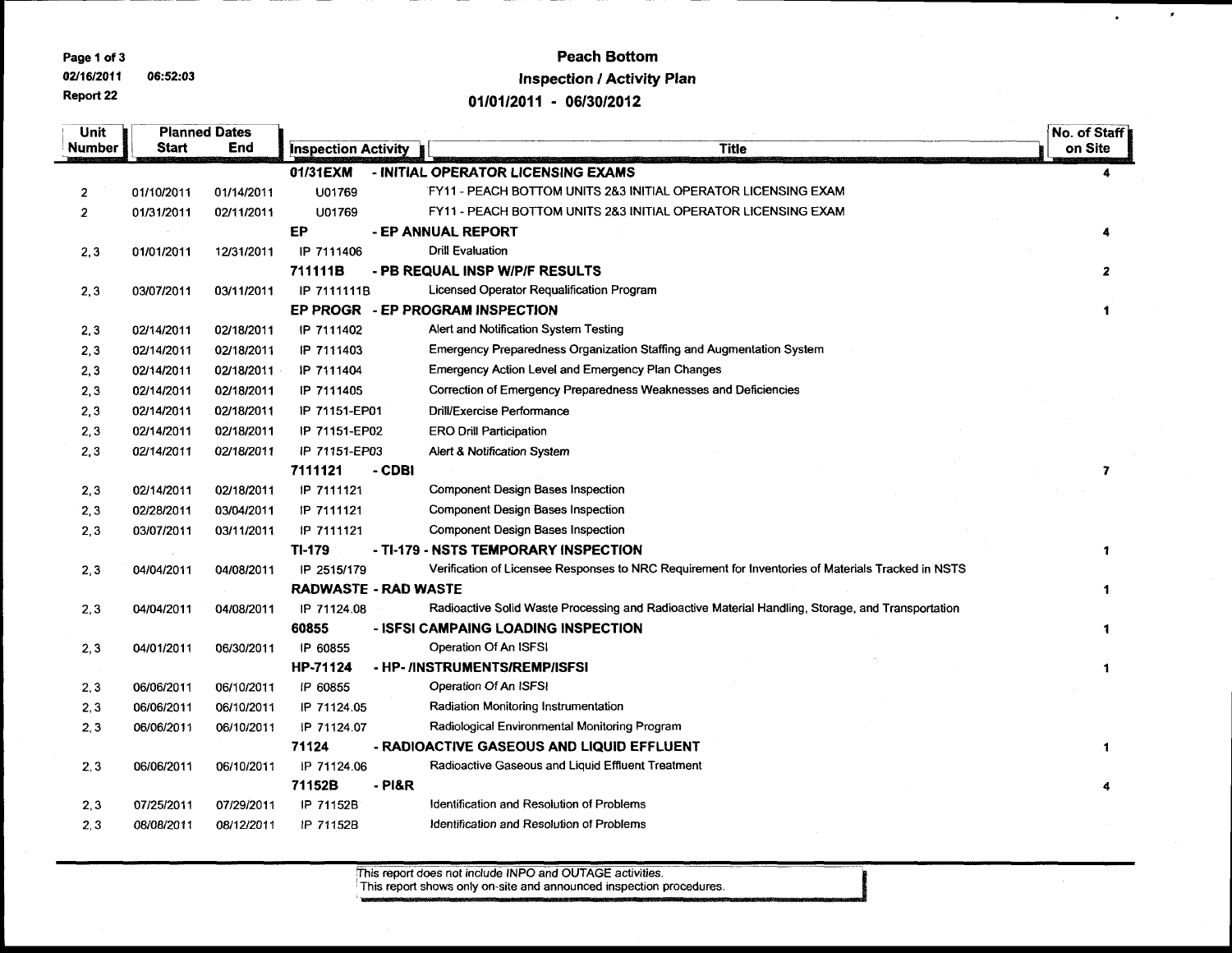Page 2 of 3

02/16/2011 06:52:03 Report 22

## **Peach Bottom Inspection / Activity Plan** 01/01/2011 - 06/30/2012

 $\bullet$ 

 $\mathbf{r}$ 

| <b>Unit</b>    |            | <b>Planned Dates</b> |                            |                                                                                    | No. of Staff |
|----------------|------------|----------------------|----------------------------|------------------------------------------------------------------------------------|--------------|
| <b>Number</b>  | Start      | End                  | <b>Inspection Activity</b> | <b>Title</b>                                                                       | on Site      |
|                |            |                      | <b>MC 2561</b>             | - SAFSTOR INSPECTION                                                               | 1            |
|                | 08/15/2011 | 08/19/2011           | IP 36801                   | Organization, Management, And Cost Controls At Permanently Shutdown Reactors       |              |
|                | 08/15/2011 | 08/19/2011           | IP 37801                   | Safety Reviews, Design Changes, And Modifications At Permanently Shutdown Reactors |              |
|                | 08/15/2011 | 08/19/2011           | IP 40801                   | Self-Assessment, Auditing, And Corrective Action At Permanently Shutdown Reactors  |              |
|                | 08/15/2011 | 08/19/2011           | IP 62801                   | Maintenance And Surveillance At Permanenly Shutdown Reactors                       |              |
|                | 08/15/2011 | 08/19/2011           | IP 71801                   | Decommissioning Performance And Status Revierw At Permanently Suhutdown Reactors   |              |
|                | 08/15/2011 | 08/19/2011           | IP 83750                   | <b>Occupational Radiation Exposure</b>                                             |              |
|                | 08/15/2011 | 08/19/2011           | IP 84750                   | Radioactive Waste Treatment, And Effluent And Environmental Monitoring             |              |
| 1              | 08/15/2011 | 08/19/2011           | IP 86750                   | Solid Radioactive Waste Management And Transportation Of Radioactive Materials     |              |
|                |            |                      | HP-71124                   | - HP-ALARA/AIR/DOSE/INSTRUMENTS/ACCESS                                             | -1           |
| 2,3            | 08/22/2011 | 08/26/2011           | IP 71124.01                | Radiological Hazard Assessment and Exposure Controls                               |              |
| 2,3            | 08/22/2011 | 08/26/2011           | IP 71124.02                | Occupational ALARA Planning and Controls                                           |              |
| 2,3            | 08/22/2011 | 08/26/2011           | IP 71124.03                | In-Plant Airborne Radioactivity Control and Mitigation                             |              |
| 2,3            | 08/22/2011 | 08/26/2011           | IP 71124.04                | <b>Occupational Dose Assessment</b>                                                |              |
| 2,3            | 08/22/2011 | 08/26/2011           | IP 71124.05                | Radiation Monitoring Instrumentation                                               |              |
|                |            |                      | HP-71124                   | - ACCESS/ALARA/AIR/DOSE/INSTRUMENTS                                                | 1            |
| 2, 3           | 09/19/2011 | 09/23/2011           | IP 71124.01                | Radiological Hazard Assessment and Exposure Controls                               |              |
| 2,3            | 09/19/2011 | 09/23/2011           | IP 71124.02                | Occupational ALARA Planning and Controls                                           |              |
| 2, 3           | 09/19/2011 | 09/23/2011           | IP 71124.03                | In-Plant Airborne Radioactivity Control and Mitigation                             |              |
| 2,3            | 09/19/2011 | 09/23/2011           | IP 71124.04                | <b>Occupational Dose Assessment</b>                                                |              |
| 2,3            | 09/19/2011 | 09/23/2011           | IP 71124.05                | Radiation Monitoring Instrumentation                                               |              |
|                |            |                      | 7111108G                   | - U3 INSERVICE INSPECTION                                                          |              |
| 3              | 09/19/2011 | 09/23/2011           | IP 7111108G                | Inservice Inspection Activities - BWR                                              |              |
|                |            |                      | <b>HP-71124</b>            | - ACCESS/ALARA/DOSE/PI                                                             | 1            |
| 2,3            | 11/14/2011 | 11/18/2011           | IP 71124.01                | Radiological Hazard Assessment and Exposure Controls                               |              |
| 2, 3           | 11/14/2011 | 11/18/2011           | IP 71124.02                | Occupational ALARA Planning and Controls                                           |              |
| 2,3            | 11/14/2011 | 11/18/2011           | IP 71124.04                | <b>Occupational Dose Assessment</b>                                                |              |
| 3              | 11/14/2011 | 11/18/2011           | IP 71151-OR01              | Occupational Exposure Control Effectiveness                                        |              |
| $\overline{2}$ | 11/14/2011 | 11/18/2011           | IP 71151-PR01              | <b>RETS/ODCM Radiological Effluent</b>                                             |              |
|                |            |                      | EP EX                      | - EP EXERCISE EVALUATION                                                           | 5            |
| 2,3            | 03/26/2012 | 03/30/2012           | IP 7111401                 | <b>Exercise Evaluation</b>                                                         |              |
| 2, 3           | 03/26/2012 | 03/30/2012           | IP 7111404                 | <b>Emergency Action Level and Emergency Plan Changes</b>                           |              |
|                |            |                      | 71124                      | - RADIOLOGICAL HAZARD AND EXPOSURE CONTROL                                         | $\mathbf{1}$ |
| 2,3            | 04/09/2012 | 04/13/2012           | IP 71124.01                | Radiological Hazard Assessment and Exposure Controls                               |              |

This report does not include INPO and OUTAGE activities.<br>This report shows only on-site and announced inspection procedures.